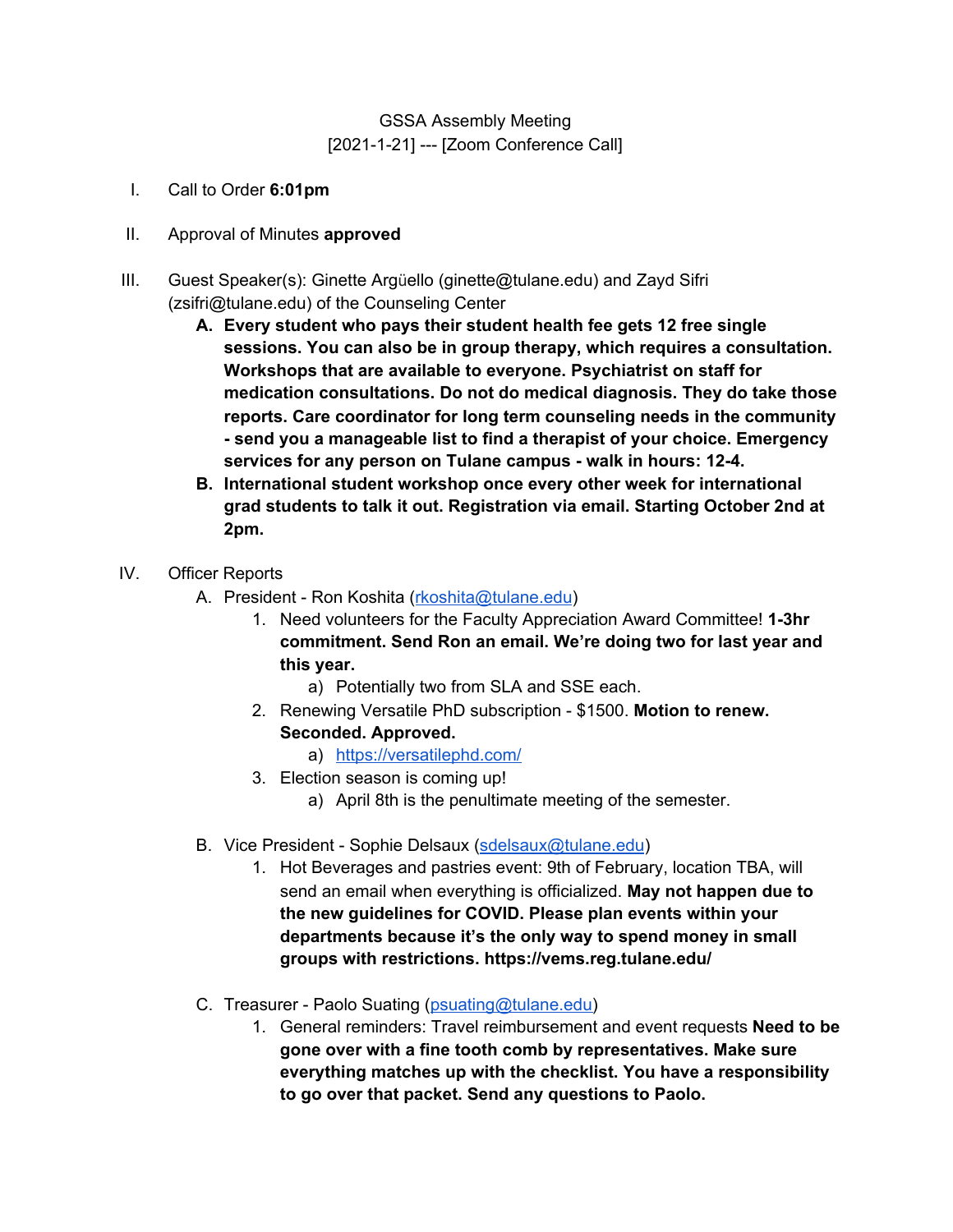- **a) Summer Travel form is up and running on the website. [https://docs.google.com/forms/d/e/1FAIpQLSeTloKsfGqslZKf](https://docs.google.com/forms/d/e/1FAIpQLSeTloKsfGqslZKfuckhjk2ECo1Q1AC36WXmrqE6yHD5qcoVrQ/viewform) [uckhjk2ECo1Q1AC36WXmrqE6yHD5qcoVrQ/viewform](https://docs.google.com/forms/d/e/1FAIpQLSeTloKsfGqslZKfuckhjk2ECo1Q1AC36WXmrqE6yHD5qcoVrQ/viewform) Deadline: April 15th at 5pm.**
- 2. Event Requests

| <b>Department</b> | <b>Date</b> | Event<br>(attendees)       | Location   | <b>Amount</b> |
|-------------------|-------------|----------------------------|------------|---------------|
| <b>CHEM</b>       | 2021 Feb 03 | Cumulative<br>exams $(35)$ | <b>TBD</b> | 50.00         |
| <b>CHEM</b>       | 2021 Mar 03 | Cumulative<br>exams $(35)$ | <b>TBD</b> | 50.00         |
| <b>CHEM</b>       | 2021 Apr 07 | Cumulative<br>exams $(35)$ | <b>TBD</b> | 50.00         |
| <b>CHEM</b>       | 2021 May 05 | Cumulative<br>exams $(35)$ | <b>TBD</b> | 50.00         |
| <b>CHEM</b>       | 2021 Jun 02 | Cumulative<br>exams $(35)$ | <b>TBD</b> | 50.00         |

**Motion to slate. Seconded. Approved. Motion to approve. Seconded.**

- D. Secretary Amanda Reusch ([areusch@tulane.edu\)](mailto:areusch@tulane.edu)
	- 1. Wavesync PP **can be found on website under resources then GSSA documents**
	- 2. Election
	- 3. 3rd year reorientation **I'm working with OGPS to develop a Canvas course on things you need to know as you transition to a new stage in your graduate education. If there are things you would like to see or want to discuss the project with me, I'd love to have a chat with you (virtual or outdoors over coffee (my treat)).**
- E. International Student Rep Clément Dubuisson [\(cdubuisson@tulane.edu\)](mailto:cdubuisson@tulane.edu)
	- 1. Counseling Center & Workshops for Grad Students **see above.**
- F. SLA Rep Alejandra Castillo [\(mcastil4@tulane.edu\)](mailto:mcastil4@tulane.edu)
	- 1. TA/GSI distinctions and concerns + meeting with Deans **smaller meeting with the Deans. Please voice your concerns. You can email Ron or Alejandra. Alyssa Walker and Michael Russo will attend as well. Alyssa said: "Perhaps if anyone has worked as both a TA and as an instructor, without any changes to their status as a student,**